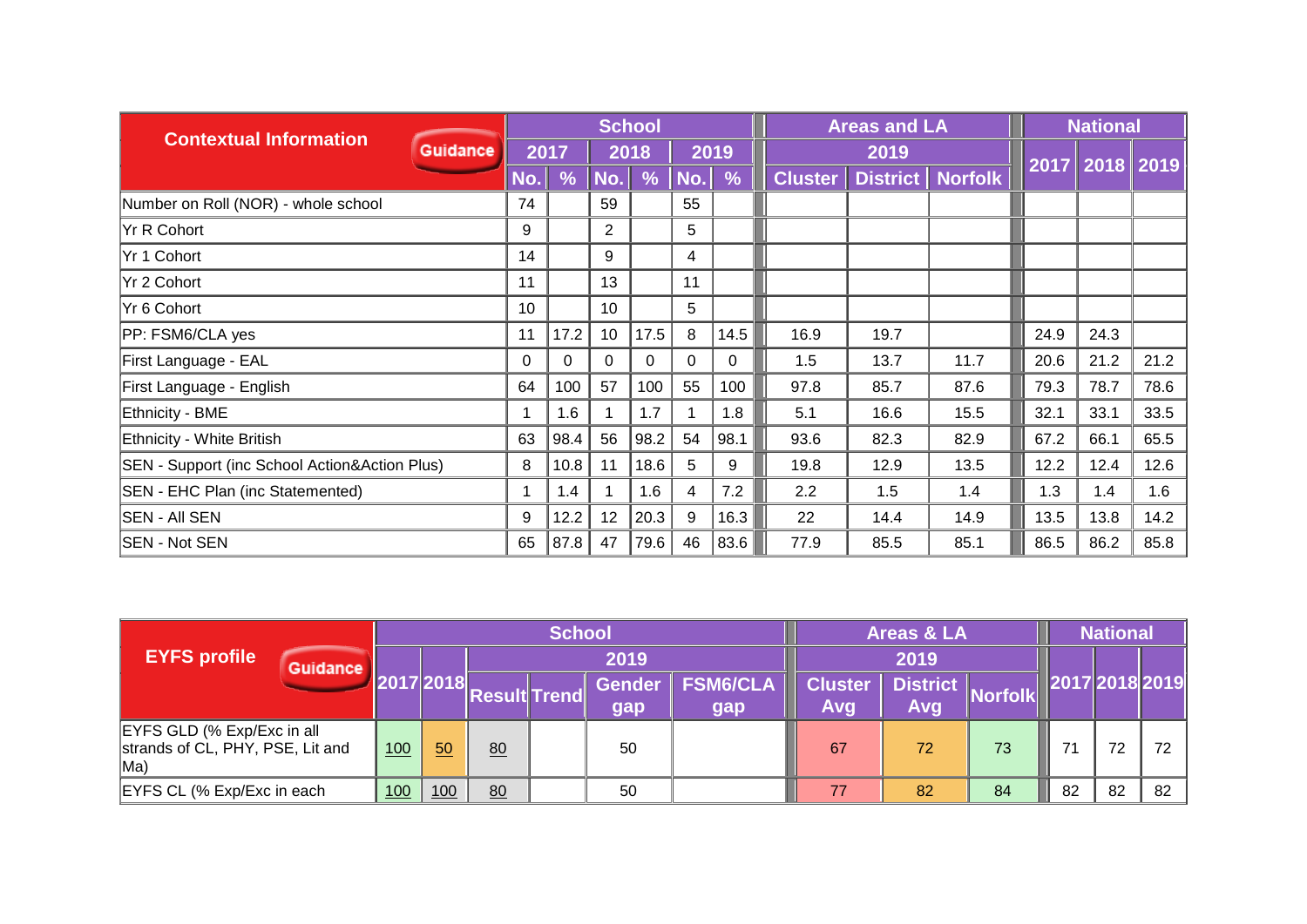| strand)                                |                                                                                                |                                                                                                                                                                                                                                                      |     |    |  |    |  |  |                        |    |      |      |      |      |
|----------------------------------------|------------------------------------------------------------------------------------------------|------------------------------------------------------------------------------------------------------------------------------------------------------------------------------------------------------------------------------------------------------|-----|----|--|----|--|--|------------------------|----|------|------|------|------|
| EYFS PHY (% Exp/Exc in each<br>strand) |                                                                                                | 100                                                                                                                                                                                                                                                  | 100 | 80 |  | 50 |  |  | 77                     | 87 | 90   | 87   | 87   | 87   |
| strand)                                | EYFS PSE (% Exp/Exc in each<br>100<br>100<br>100<br>0                                          |                                                                                                                                                                                                                                                      |     |    |  |    |  |  | 78                     | 85 | 87   | 85   | 85   | 85   |
| EYFS Lit (% Exp/Exc in each<br>strand) |                                                                                                | 100                                                                                                                                                                                                                                                  | 50  | 80 |  | 50 |  |  | 69                     | 74 | 75   | 72   | 73   | 73   |
| EYFS Ma (% Exp/Exc in each<br>strand)  |                                                                                                | 100                                                                                                                                                                                                                                                  | 100 | 80 |  | 50 |  |  | 72                     | 81 | 81   | 78   | 78   | 79   |
| <b>EYFS Average Total Points</b>       |                                                                                                | 35.5<br>34.8<br>6.3<br>34                                                                                                                                                                                                                            |     |    |  |    |  |  | 32.39                  | 33 | 33.5 | 34.5 | 34.6 | 34.6 |
| EYFS - GLD (%) ** FSM yes**            |                                                                                                |                                                                                                                                                                                                                                                      |     |    |  |    |  |  | 33                     | 51 |      | 56   | 57   |      |
| <b>Status of</b><br>data               | 2019 Schools - Final data<br>2019 Norfolk & National - Final data DfE SFR published 17/10/2019 |                                                                                                                                                                                                                                                      |     |    |  |    |  |  |                        |    |      |      |      |      |
| <b>Key</b>                             |                                                                                                | Colour-coded rating - this rates schools against the national maintained schools figures, for selected measures (taking into account cohort<br>size - see guidance for more details).<br>Note: Small schools (<6) and special schools are not rated. |     |    |  |    |  |  |                        |    |      |      |      |      |
|                                        | Above national average                                                                         |                                                                                                                                                                                                                                                      |     |    |  |    |  |  | Below national average |    |      |      |      |      |
|                                        |                                                                                                | In line with national average<br>Ranking data not provided                                                                                                                                                                                           |     |    |  |    |  |  |                        |    |      |      |      |      |

|                                                   |                 |           |                     | <b>School</b> |                      |                        | <b>Areas &amp; LA</b> |                       |                         |    |    | <b>National</b> |    |
|---------------------------------------------------|-----------------|-----------|---------------------|---------------|----------------------|------------------------|-----------------------|-----------------------|-------------------------|----|----|-----------------|----|
| Keystage 1 results Guidance                       |                 |           |                     |               | 2019                 |                        |                       |                       | 2019                    |    |    |                 |    |
|                                                   |                 | 2017 2018 | <b>Result Trend</b> |               | <b>Gender</b><br>gap | <b>FSM6/CLA</b><br>gap |                       | <b>Cluster</b><br>Avg | District Norfolk<br>Avg |    |    | 2017 2018 2019  |    |
| Yr 1 Phonics (% Wa - Achieving<br>Expected Level) | $\overline{79}$ | 78        | $\frac{75}{2}$      |               | 100                  |                        |                       | 82                    | 76                      | 79 | 81 | 82              | 82 |
| KS1 Reading - % Expected Standard                 | 91              | 54        | 91                  |               | 17                   |                        |                       | 79                    | 72                      | 73 | 76 | 75              | 75 |
| KS1 Reading - % Greater Depth                     | 9               | 8         | 36                  |               |                      |                        |                       | 28                    | 23                      | 23 | 25 | 26              | 25 |
| KS1 Writing - % Expected Standard +               | $\overline{73}$ | 46        | 91                  |               | 17                   |                        |                       | 70                    | 65                      | 66 | 68 | 70              | 69 |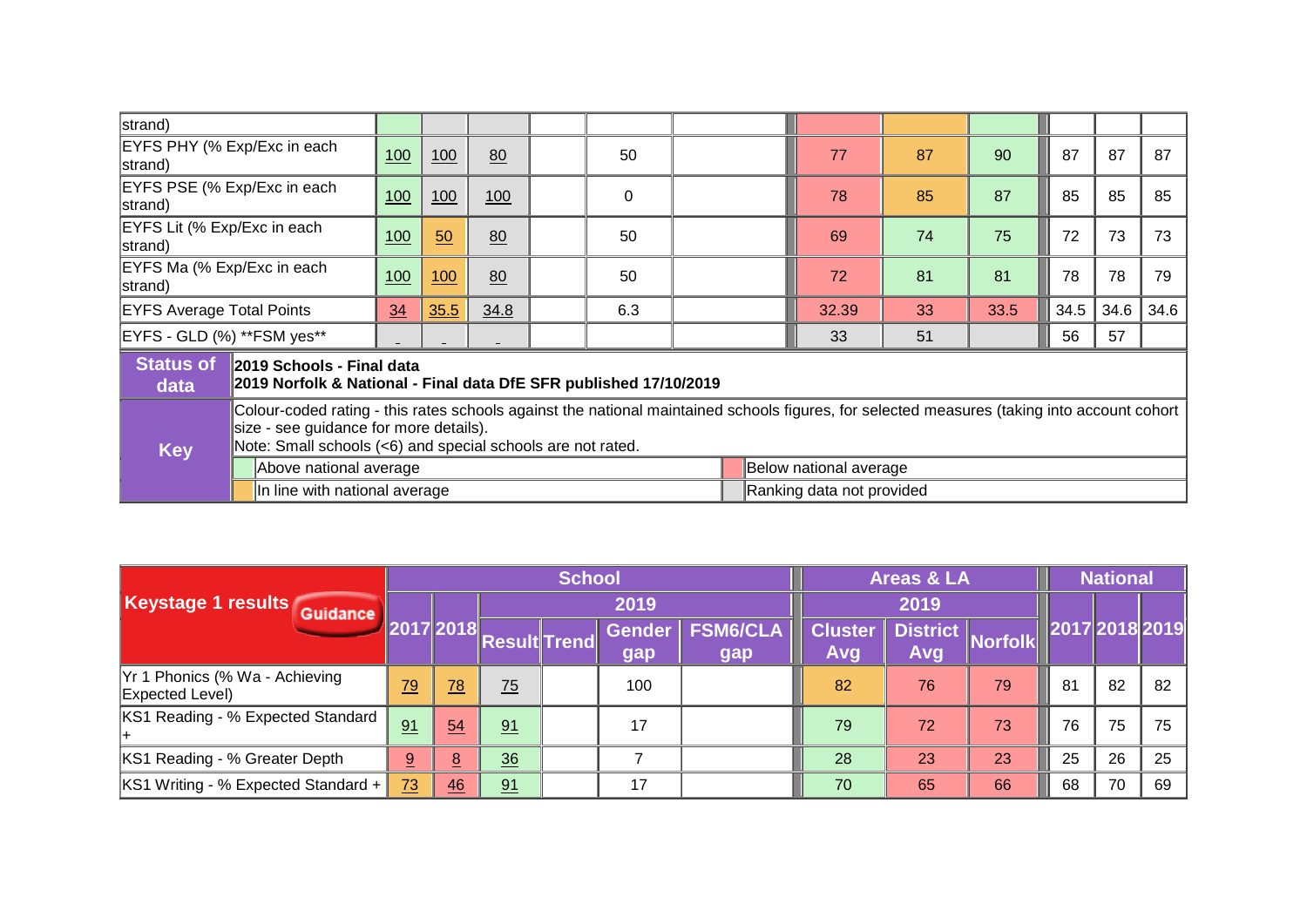| KS1 Writing - % Greater Depth                     |                                                                                                                                                                                                                                                      | 9                                                                          | $\overline{8}$ | $\underline{0}$ |  | 0  |  |  | 14                     | 11 | 11 | 16 | 16 | 15 |
|---------------------------------------------------|------------------------------------------------------------------------------------------------------------------------------------------------------------------------------------------------------------------------------------------------------|----------------------------------------------------------------------------|----------------|-----------------|--|----|--|--|------------------------|----|----|----|----|----|
|                                                   | KS1 Maths - % Expected Standard +                                                                                                                                                                                                                    | 82                                                                         | 54             | 91              |  | 17 |  |  | 80                     | 73 | 74 | 75 | 76 | 76 |
| KS1 Maths - % Greater Depth                       |                                                                                                                                                                                                                                                      | 27                                                                         | 15             | 18              |  | 3  |  |  | 23                     | 20 | 20 | 21 | 22 | 22 |
|                                                   | KS1 Science - % Expected Standard                                                                                                                                                                                                                    | 100                                                                        | 54             | 100             |  |    |  |  | 84                     | 82 | 83 | 83 | 83 | 82 |
| Expected Standard +                               | KS1 Reading, Writing and Maths - %                                                                                                                                                                                                                   | 64<br>46<br>91<br>17                                                       |                |                 |  |    |  |  | 67                     | 61 | 61 | 64 | 65 | 65 |
| Greater Depth                                     | KS1 Reading, Writing and Maths - %<br>9<br>$\underline{0}$<br>0<br><u>0</u>                                                                                                                                                                          |                                                                            |                |                 |  |    |  |  | 10                     | 8  |    | 11 | 12 |    |
| $ + - \cdot \cdot$ PP: FSM6/CLA yes $\cdot \cdot$ | KS1 Reading - % Expected Standard                                                                                                                                                                                                                    | 100                                                                        | $\overline{0}$ | $\overline{0}$  |  |    |  |  | 52                     | 54 | 56 | 62 | 63 | 62 |
| - **PP: FSM6/CLA yes**                            | KS1 Writing - % Expected Standard +<br>100<br>$\underline{0}$<br>$\underline{0}$                                                                                                                                                                     |                                                                            |                |                 |  |    |  |  | 40                     | 49 | 47 | 54 | 55 | 55 |
| - **PP: FSM6/CLA yes**                            | KS1 Maths - % Expected Standard +                                                                                                                                                                                                                    | 100                                                                        | 33             | $\underline{0}$ |  |    |  |  | 48                     | 58 | 59 | 62 | 63 | 62 |
| Expected Standard + - **PP:<br>FSM6/CLA yes**     | KS1 Reading, Writing and Maths - %                                                                                                                                                                                                                   | 100                                                                        | $\overline{0}$ | $\underline{0}$ |  |    |  |  | 40                     | 44 |    | 50 | 50 |    |
| <b>Status of</b><br>data                          |                                                                                                                                                                                                                                                      | 2019 Schools, Norfolk & National - Final data DfE SFR published 25/10/2019 |                |                 |  |    |  |  |                        |    |    |    |    |    |
| <b>Key</b>                                        | Colour-coded rating - this rates schools against the national maintained schools figures, for selected measures (taking into account cohort<br>size - see guidance for more details).<br>Note: Small schools (<6) and special schools are not rated. |                                                                            |                |                 |  |    |  |  |                        |    |    |    |    |    |
|                                                   | Above national average                                                                                                                                                                                                                               |                                                                            |                |                 |  |    |  |  | Below national average |    |    |    |    |    |
|                                                   |                                                                                                                                                                                                                                                      | In line with national average<br>Ranking data not provided                 |                |                 |  |    |  |  |                        |    |    |    |    |    |

|                    |  |  | School |     |                                                                                                                    |      | <b>Areas &amp; LA</b> |  | <b>National</b> |  |
|--------------------|--|--|--------|-----|--------------------------------------------------------------------------------------------------------------------|------|-----------------------|--|-----------------|--|
| Keystage 2 results |  |  | 2019   |     |                                                                                                                    | 2019 |                       |  |                 |  |
|                    |  |  |        |     | 2017 2018  <sub>Result</sub>   <sub>Trend</sub>   Gender   FSM6/CLA    Cluster   District   <sub>Norfolk</sub>   3 |      |                       |  | 2017 2018 2019  |  |
|                    |  |  |        | gap | <b>gap</b>                                                                                                         | Avg  | <b>Avg</b>            |  |                 |  |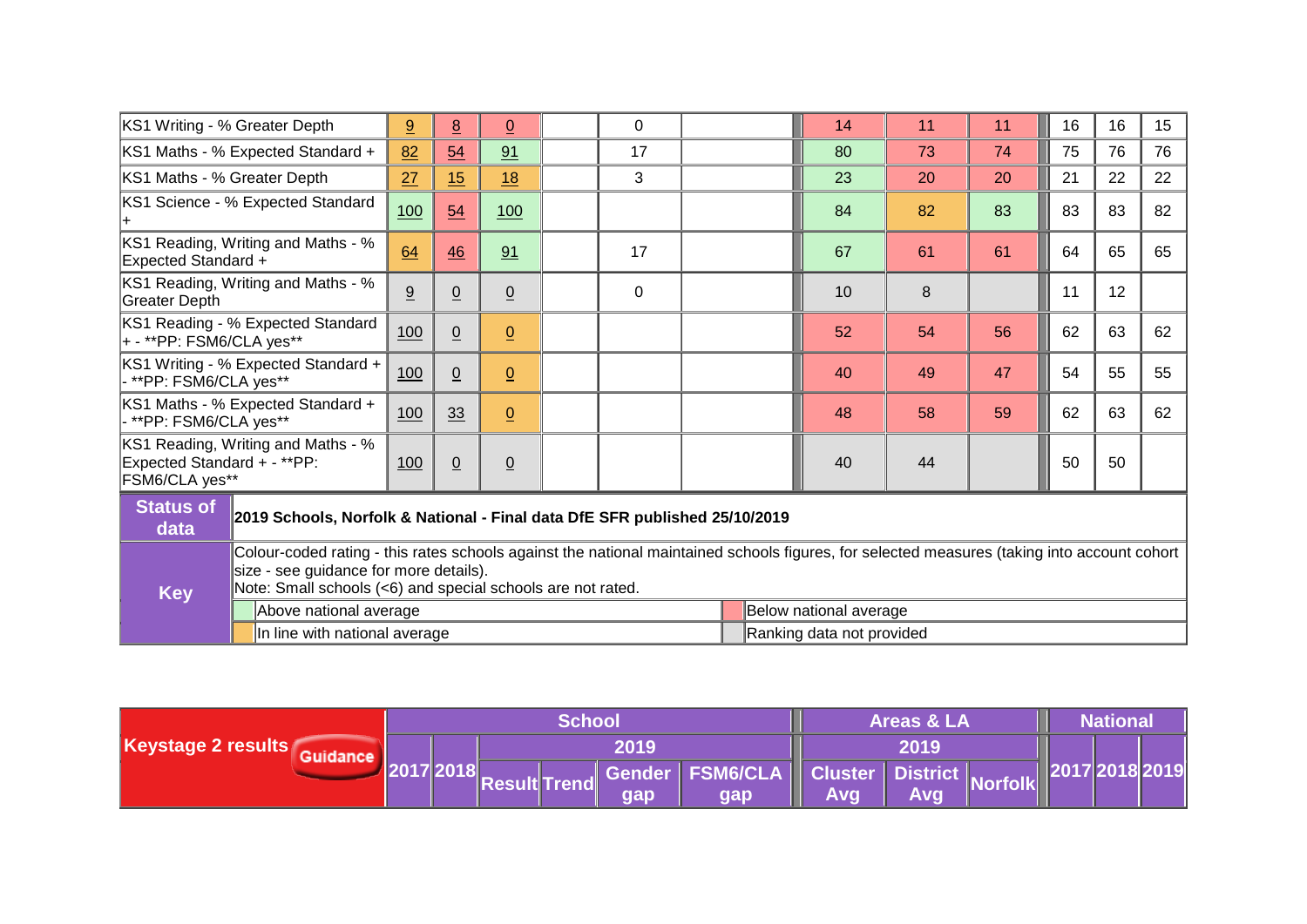| KS2 Reading, Writing and Maths - %<br><b>Expected Standard +</b>                  | 70         | 50              | 80              | 33  |  | 57      | 53             | 60             | 61          | 64       | 65  |
|-----------------------------------------------------------------------------------|------------|-----------------|-----------------|-----|--|---------|----------------|----------------|-------------|----------|-----|
| KS2 Reading, Writing and Maths - %<br>Higher Standard                             | 10         | 10              | $\underline{0}$ | 0   |  | 8       | $\overline{7}$ | $\overline{7}$ | 9           | 10       | 11  |
| KS2 Reading, Writing and Maths - %<br>Expected Standard + **PP:<br>FSM6/CLA yes** | 100        | $\underline{0}$ | 100             |     |  | 29      | 39             | 46             | 48          | 51       | 51  |
| KS2 Reading - Progress overall                                                    | 2.6        | 0.8             | 2.1             | 3.6 |  | $-1.08$ | $-1.51$        | $-1$           | $\mathbf 0$ | 0        | 0   |
| KS2 Writing - Progress overall                                                    | 0.3        | $\overline{1}$  | 1.5             | 1.9 |  | $-2.12$ | $-1.44$        | $-1$           | $\mathbf 0$ | $\Omega$ | 0   |
| KS2 Maths - Progress overall                                                      | $-1.4$     | 0.2             | 1.9             | 1.9 |  | $-1.69$ | $-1.62$        | $-1.1$         | 0           | $\Omega$ | 0   |
| KS2 Reading (test) - % Expected<br>Standard +                                     | 80         | 70              | 80              | 33  |  | 71      | 65             | 70             | 71          | 75       | 73  |
| KS2 Reading (test) - % Higher<br>Standard                                         | 50         | 20              | 40              | 67  |  | 26      | 20             | 23             | 25          | 28       | 27  |
| KS2 Writing (TA) - % Expected<br>Standard +                                       | 90         | 70              | 80              | 33  |  | 72      | 71             | 75             | 76          | 78       | 78  |
| KS2 Writing (TA) - % Greater Depth                                                | 20         | 20              | 20              | 33  |  | 17      | 14             | 16             | 18          | 20       | 20  |
| KS2 Maths (test) - % Expected<br>Standard +                                       | 80         | 60              | 80              | 33  |  | 74      | 69             | 75             | 75          | 76       | 79  |
| KS2 Maths (test) - % Higher Standard                                              | 20         | 30              | 20              | 50  |  | 19      | 18             | 21             | 23          | 24       | 27  |
| KS2 Science - % Expected Standard                                                 | 80         | 80              | 80              |     |  | 78      | 78             | 82             | 82          | 82       | 83  |
| KS2 GPS (test) - % Expected<br>Standard +                                         | 80         | 50              | 80              | 33  |  | 77      | 66             | 71             | 77          | 78       | 78  |
| KS2 GPS (test) - % Higher Standard                                                | 30         | 10              | 20              | 33  |  | 33      | 24             | 26             | 31          | 34       | 36  |
| KS2 Reading (test) - average scaled<br>score                                      | 108        | 103             | 105             |     |  | 105     | 102            | 103            | 104         | 105      | 104 |
| KS2 Maths (test) - average scaled<br>lscore                                       | <u>104</u> | 101             | 105             |     |  | 104     | 103            | 104            | 104         | 104      | 105 |
| KS2 GPS (test) - average scaled<br>Iscore                                         | 106        | 100             | 102             |     |  | 105     | 103            | 104            | 106         | 106      | 106 |
| KS2 Reading (test) - % Expected                                                   | 100        | $\overline{0}$  | 100             |     |  | 52      | 53             | 58             | 60          | 64       | 62  |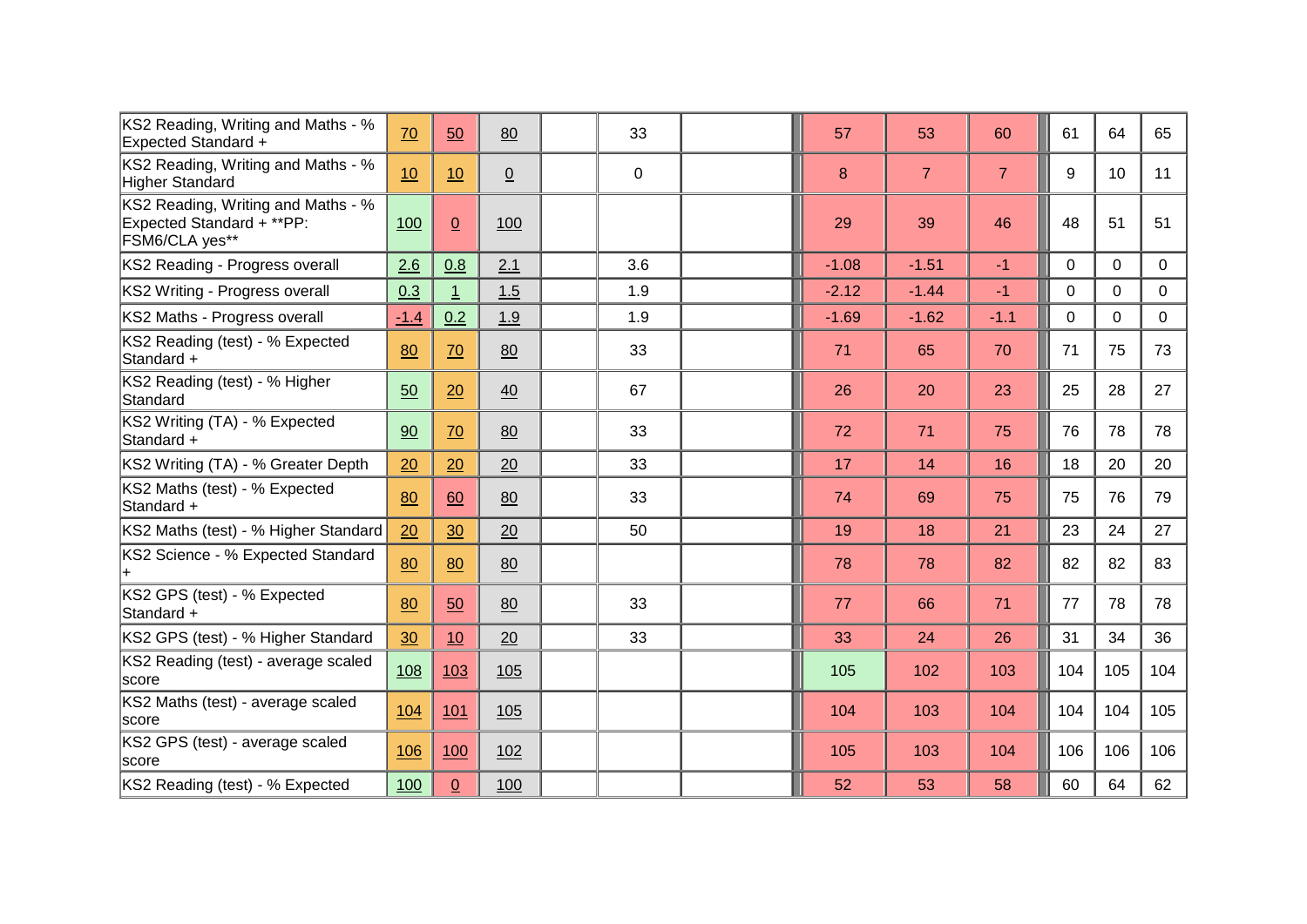|                                                | Standard + **PP: FSM6/CLA yes**                                            |                                                                                                                                                                                                                                                      |                 |     |  |  |  |  |                        |    |        |        |    |    |
|------------------------------------------------|----------------------------------------------------------------------------|------------------------------------------------------------------------------------------------------------------------------------------------------------------------------------------------------------------------------------------------------|-----------------|-----|--|--|--|--|------------------------|----|--------|--------|----|----|
| KS2 Writing (TA) - % Expected                  | Standard + **PP: FSM6/CLA yes**                                            | 100                                                                                                                                                                                                                                                  | 50              | 100 |  |  |  |  | 52                     | 57 | 62     | 66     | 67 | 68 |
| KS2 Maths (test) - % Expected                  | Standard + **PP: FSM6/CLA yes**                                            | 100                                                                                                                                                                                                                                                  | $\underline{0}$ | 100 |  |  |  |  | 48                     | 56 | 63     | 63     | 64 | 67 |
| KS2 Reading - Progress **PP:<br>FSM6/CLA yes** |                                                                            | $-1.9$<br>$-0.7$<br>$-0.6$<br>1.1<br>$-2.5$<br>8.3<br>$-2.1$<br>$-3.06$                                                                                                                                                                              |                 |     |  |  |  |  |                        |    |        | $-0.6$ |    |    |
| KS2 Writing - Progress **PP:<br>FSM6/CLA yes** |                                                                            | $-1.9$<br>6.6<br>$-0.4$<br>$-0.4$<br>$-1.5$<br>0.2<br>$-2.69$<br>$-4.38$                                                                                                                                                                             |                 |     |  |  |  |  |                        |    |        | $-0.5$ |    |    |
| KS2 Maths - Progress **PP:<br>FSM6/CLA yes**   |                                                                            | $-2$<br>$-0.6$<br>$-1.1$<br>$-6.6$<br>6.6<br>$-2.69$<br>$-4.38$                                                                                                                                                                                      |                 |     |  |  |  |  |                        |    | $-0.6$ | $-0.7$ |    |    |
| <b>Status of</b><br>data                       | 2019 Schools, Norfolk & National - Final data DfE SFR published 13/12/2019 |                                                                                                                                                                                                                                                      |                 |     |  |  |  |  |                        |    |        |        |    |    |
| <b>Key</b>                                     |                                                                            | Colour-coded rating - this rates schools against the national maintained schools figures, for selected measures (taking into account cohort<br>size - see guidance for more details).<br>Note: Small schools (<6) and special schools are not rated. |                 |     |  |  |  |  |                        |    |        |        |    |    |
|                                                | Above national average                                                     |                                                                                                                                                                                                                                                      |                 |     |  |  |  |  | Below national average |    |        |        |    |    |
|                                                |                                                                            | In line with national average<br>Ranking data not provided                                                                                                                                                                                           |                 |     |  |  |  |  |                        |    |        |        |    |    |

| <b>Absence &amp; Exclusion</b>                                       |                 |      |              | <b>School</b> |                                  | <b>National</b> |  |  |
|----------------------------------------------------------------------|-----------------|------|--------------|---------------|----------------------------------|-----------------|--|--|
|                                                                      | <b>Guidance</b> | 2017 | $\vert$ 2018 | 2019          | <u>   2017    2018    2019  </u> |                 |  |  |
|                                                                      |                 |      |              | Result Trend  |                                  |                 |  |  |
| % Total Absence (Primary - 2 term)                                   |                 | 4.58 | 4.45         | 4.7           |                                  | 4.2             |  |  |
| % Persistent Absence (Primary - 2 term) - 10% (possible sessions)    |                 | 9.09 | 10.17        | 15.69         | 8.7                              | 9.6             |  |  |
| % Total Absence (Primary - 3 term)                                   |                 | 4.79 | 4.82         |               |                                  | 4.2             |  |  |
| % Persistent Absence (Primary - Full year) - 10% (possible sessions) |                 | 9.09 | 10.17        |               | 8.3                              | 8.7             |  |  |
| Permanent Exclusion Rate % (Primary)                                 |                 | 0    | $\Omega$     |               | 0.03                             | 0.03            |  |  |
| Fixed Term Exclusion Rate % (Primary)                                |                 | 0    | $\Omega$     | 1.82          | .37                              | $\mathbf{1.4}$  |  |  |